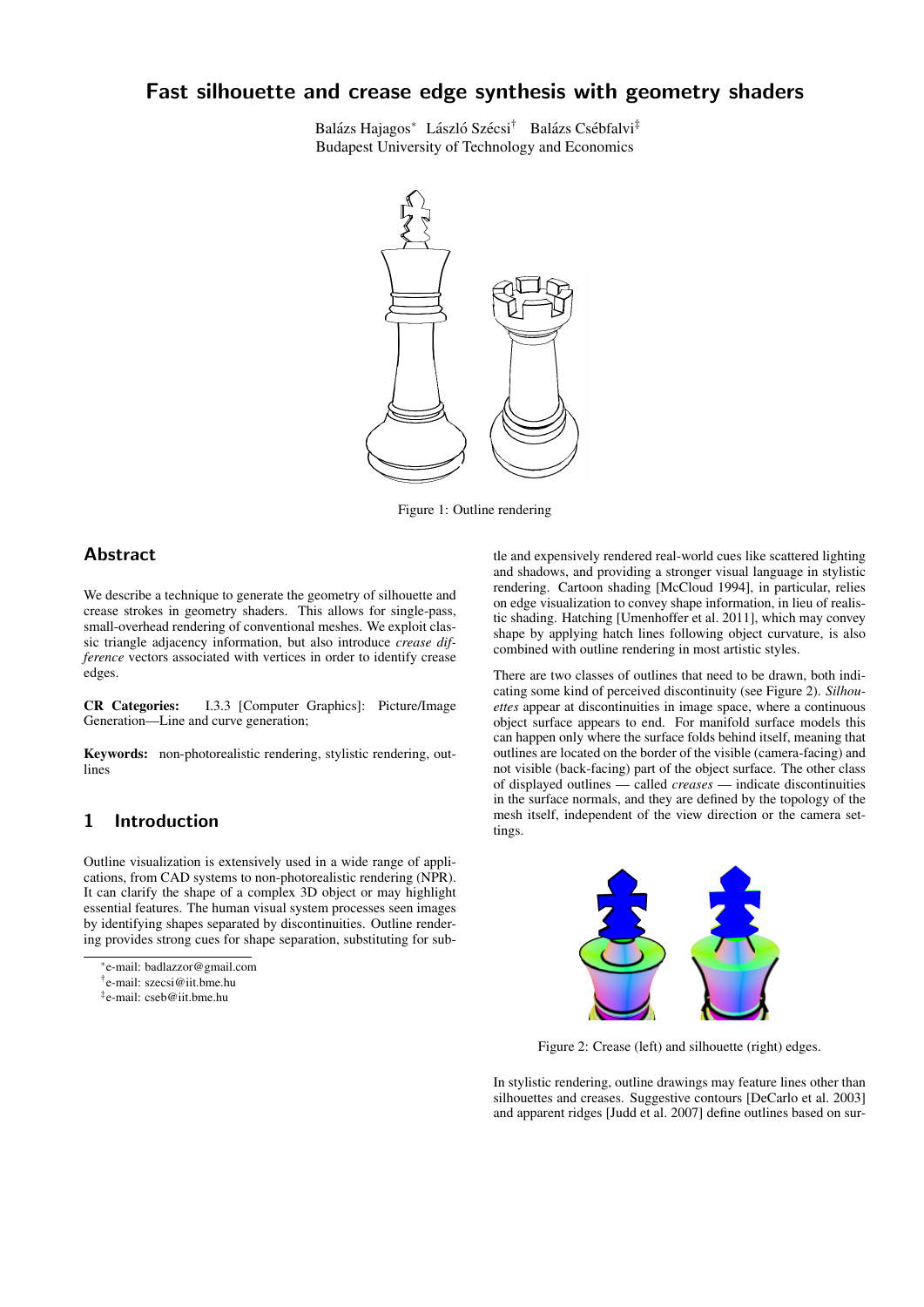face curvature characteristics. While these can provide superior visual cues, especially in absence of additional shading, they are less fit if we aim at minimal-overhead real-time rendering [DeCarlo et al. 2004].

We propose a solution that can render outlines with a performance similar to regular incremental triangle mesh rendering, but meeting quality standards set by offline NPR methods. The particular contribution of this work is

- *•* a preprocessing algorithm which augments mesh vertices with crease information, and
- a real-time outline rendering algorithm which
	- does not need multiple passes,
	- does not use image processing filters,
	- renders antialiased, continuous outlines of any width without seems or folds, and
	- provides flicker-free animation.

The goal is to provide a solution which can replace costly edge detection filters with a more flexible, geometry-aware method in real-time applications, and offer a faster alternative in stylistic rendering.

# **2 Previous work**

There are two well known approaches to outline rendering as stated by Isenberg et al. [Isenberg et al. 2003]. The first one works in image space with the use of normal and depth maps [Nienhaus and Doellner 2003]. Edge pixels — those which lie near discontinuities in these maps — can be found using edge detection filters. What level of image-space discontinuity warrants outline edges must be adjusted by fine-tuning filter parameters and applying mask textures [Shin 2006]. Object-space consistency of outlines during animations is also subject to those parameters. However, the main problem with this approach is the excessive texture access bandwidth and the absence of real scalability in line features.

The other approach works in world space and generates new triangle strip geometry to visualize the outlines. In this case we do not need to search on per pixels basis.

Raskar [Raskar 2001] distinguishes front-facing and back-facing triangles, and augments all of them with cleverly placed quadrilaterals along their edges. A custom depth-tesing algorithm makes sure that they are only visible at outlines, valleys and ridges. The solution does not need any preprocessing, adjacency information or geometry shaders, but it is prone to z-fighting artifacts and cracks showing up in wider outlines. Also, valleys and ridges disregard triangle mesh topology, and thus may not coincide with actual creases. In today's applications, mesh adjacency information is widely used, and can be seen as given, thus the brute-force approach of the method no longer seems justified.

There are two basic ways to define silhouettes on triangle meshes. The approach by Markosian et al. [1997] operates on the discrete triangle mesh geometry itself, selecting those edges as silhouette edges which separate front-facing and back-facing triangles. The silhouette looks smooth, but it often backtracks in the image plane. The definition by Hertzmann and Zorin [Hertzmann and Zorin 2000] avoids this problem, as it considers the smooth surface instead of the triangulated one, reconstructing silhouettes from the vertex normals. For a given vertex **a** with normal  $n_a$  and vector  $c_a$ to the camera, we define the scalar field  $f(\mathbf{a}) = \mathbf{n}_{\mathbf{a}} \cdot \mathbf{c}_{\mathbf{a}}$ , extending

*f* to triangle interiors by linear interpolation. Silhouettes are taken to be the zeroset of *f*, yielding clean, closed polylines whose segments traverse faces in the mesh — rather than following edges, as in the Markosian method.

Kalnins et al. [2002] presents an impressive toolbox of NPR techniques, including aesthetical, parametrizable outlines. They combine Hertzmann-and-Zorin-style silhouette segments into continuous curves, ensuring artifact-free connections, but incurring an overhead which makes real-time application less appealing.

We propose a method which can do a similarly good job with both silhouette and crease outlines in real time — even though we do not provide arc-length parametrization for the outline curves. The method works in world space and uses the geometry shader to generate outline segments. In order to ensure that these segments fit together perfectly and form artifact-free outlines, we use both adjacency information and crease edge information — which must be precomuted for a mesh. This algorithm fulfills peformance and quality requirements posed in various applications, ranging from games through CAD systems to production rendering.

Self-similar and procedural texturing and deformation of outlines has also been addressed by previous research [Bénard et al. 2010]. These techniques make it possible to texture and deform arbitrarily parametrized curves in a visually uniform way. Therefore, they could provide good synergy with our approach.

# **3 Triangle mesh representation**

There are two algorithms making up the method: the preprocessing which augments vertex records with crease edge information, and the rendering algorithm which can be implemented using a geometry shader. The preprocessing phase is motivated by the data needs of the rendering one. In this latter phase, we render the triangle mesh geometry with adjacency information. In the geometry shader, we need to find both crease and sihouette segments, and instantiate geometry for displaying them. The shader processing a triangle primitive can receive data from six vertices: those six whose indices have been pre-calculated into the index buffer. In a standard adjacency-aware mesh, these are the three vertices of the triangle, and those vertices of the neighbouring three triangles that do not coincide with the first three.

In a manifold triangle mesh, all edges have two adjacent triangles. As the mesh is represented as a set of triangles, every edge is specified twice — once for each triangle. Therefore, an edge as defined by a triangle is called a *halfedge*. Any of the three halfedges of a triangle might lie on a *crease edge*. At crease edges, surface normals are not continuous, meaning that the vertex normals of at least one of the edge vertices are different for the two triangles. In triangle mesh models, this is accomplished by duplicating the vertex, creating two vertex records with identical positions, but different normals. In fact, we define crease edges topologically, as edges where the two spatially adjacent triangles do not share two vertex records. Both halfedges on a crease edge are *crease halfedges*. Creases separate meshes into topologically connected triangle groups, called *smoothing groups* in modelling. These groups are delimited by loops of crease halfedges. We allow two such halfedges to coincide: there might be crease edges with the two adjacent triangles belonging to the same smoothing group. In order to differentiate vertex records with well-defined normals from geometry corners, we will refer to the latter explicitly as *geometry vertices*, and to the former as *topology vertices* or just vertices. Apart from those at creases, vertices and geometry vertices are identical. We use the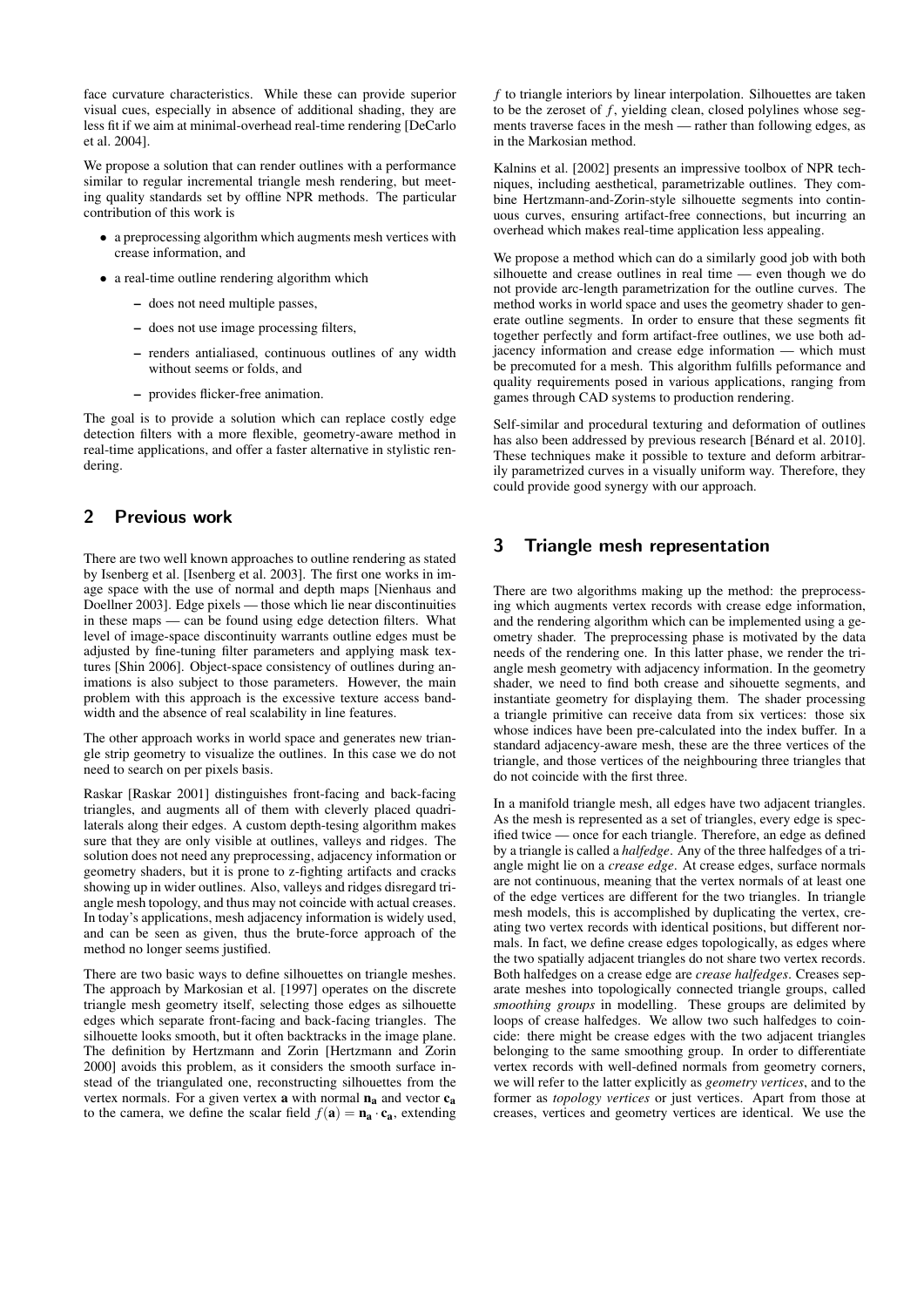term *crease vertex* for any vertex on a crease edge, even if it does not have spatially coinciding duplicates.

### **4 The proposed method**

When adjacency data for a triangle mesh is calculated, geometric and not topological — connectivity is considered. Where a triangle has a crease halfedge, the non-coincident vertex of the neighbouring triangle is stored (see Figure 3). Its other vertices are not recorded, and not passed on to the geometry shader during rendering. Thus, in order to be able to identify crease halfedges in a shader, we need additional information in vertex records.



Figure 3: Normals of vertices referenced in triangle adjacency data.

Crease halfedges form continuous strips along crease outlines. The crease segments output by the geometry shader should fit together without discontinuities. Therefore, the directions of previous and next segments must be known. These can also not be discerned from adjacent vertex data, as adjacent segments can very well run along non-edge-adjacent triangles. As a topology vertex can have at most two crease halfedges, it would be straighforward to store their directions in vertex records. However, as this would unnecessarily increase record size and slightly impact rendering performace, we propose a representation that is more lightweight.

One of the crease segments will always be known in the geometry shader, as one of the triangle's halfedges. The information stored in a vertex must allow us to compute the direction of the other, connecting crease segment. Therefore, we store the difference of the segment directions, which we call the *crease difference*. This is also the bisector on which one segment's direction must be reflected to get the other's. During preprocessing, we augment all vertex records with a crease difference element, which consists of the non-normalized direction difference vector, and a verification value, which can be computed as the first element of the cross product of the segment directions. If the vertex is not part of a crease halfedge, the verifier is set to 2, and we call the crease difference *invalid*. During rendering, in the geometry shader we can easily tell if the triangle potentially has a crease halfedge — at least two crease differences are valid — and we have the directions of previous and next crease segments simply by adding or subtracting the crease differences to or from the direction of the crease halfedge. In order to discard those triangle halfedges that connect crease vertices but are not crease halfedges themselves, we need to perform two tests. First, the computed adjacent segment direction must be unit length. Second, its cross product with the halfedge direction has to produce the verifier. Otherwise, albeit the halfedge runs between crease outlines, it is not a crease halfedge.

#### **4.1 Preprocessing**

In order to compute the crease differences we process all triangles of the mesh. One option is to use the following mesh traversal algorithm (depicted in Figure 4):



Figure 4: The search for the crease halfedges.

First, we initialize all crease difference verifiers to 2. Then, for every triangle of the mesh:

- 1. If the triangle has a crease halfedge  $s_0$ , we process both its vertices. With **w** as the current vertex, and halfedge *s* being  $s<sub>0</sub>$ initially:
	- (a) If the triangle halfedge  $z$  that shares **w** with  $s$  is a crease halfedge, then the crease difference for w is the direction difference between  $s_0$  and  $z$ , and we can proceed to the next vertex.
	- (b) Otherwise, let *s* be the opposite halfedge of the former *z*, and repeat step 1a for the adjacent triangle which contains halfedge *s*.

The search definitely stops, because if there is no other crease edge, the computation will find the opposite halfedge of the initial crease halfedge.

Alternatively, if the topology information is not available, but we can customize adjacency generation, then crease difference computation can be integrated into it. For every vertex, an incoming and an outgoing crease direction has to be maintained. First, adjacency generation finds the topology vertices that belong to the same geometry vertex (typically called *point reps* in this context). Second, all halfedges in the mesh are processed to find matching pairs, for which endpoint point reps are identical. Whenever such a pair of halfedges is found, we can check if their endpoint vertices are different, and therefore they form a crease edge. For crease edges, their direction must be written into the outgoing and incoming crease direction variables of the start and end vertices, respectively. After the adjacency computation is complete, the difference of incoming an outgoing directions can simply be computed.

Adjacency computation for a triangle mesh has  $\mathcal{O}(n \log n)$  computational complexity in the number of triangles. Adding crease difference computation does not change this in any way, it just adds a constant factor. Table 4.1 summarizes preprocessing times for different test meshes. The process is actually much faster in practice than e.g. importing the mesh data from text format.

| Name           | Triangles | Adj only (ms) | Adj $&$ Crease (ms) |
|----------------|-----------|---------------|---------------------|
| King           | 8К        | 16            |                     |
| Stanford bunny | 16K       | 32            | 47                  |
| Ming head      | 32K       | 172           | 234                 |
| Dragon         | 50K       | 265           | 343                 |
| Horse          | 12K       | 422           | 578                 |

Table 1: Preprocessing times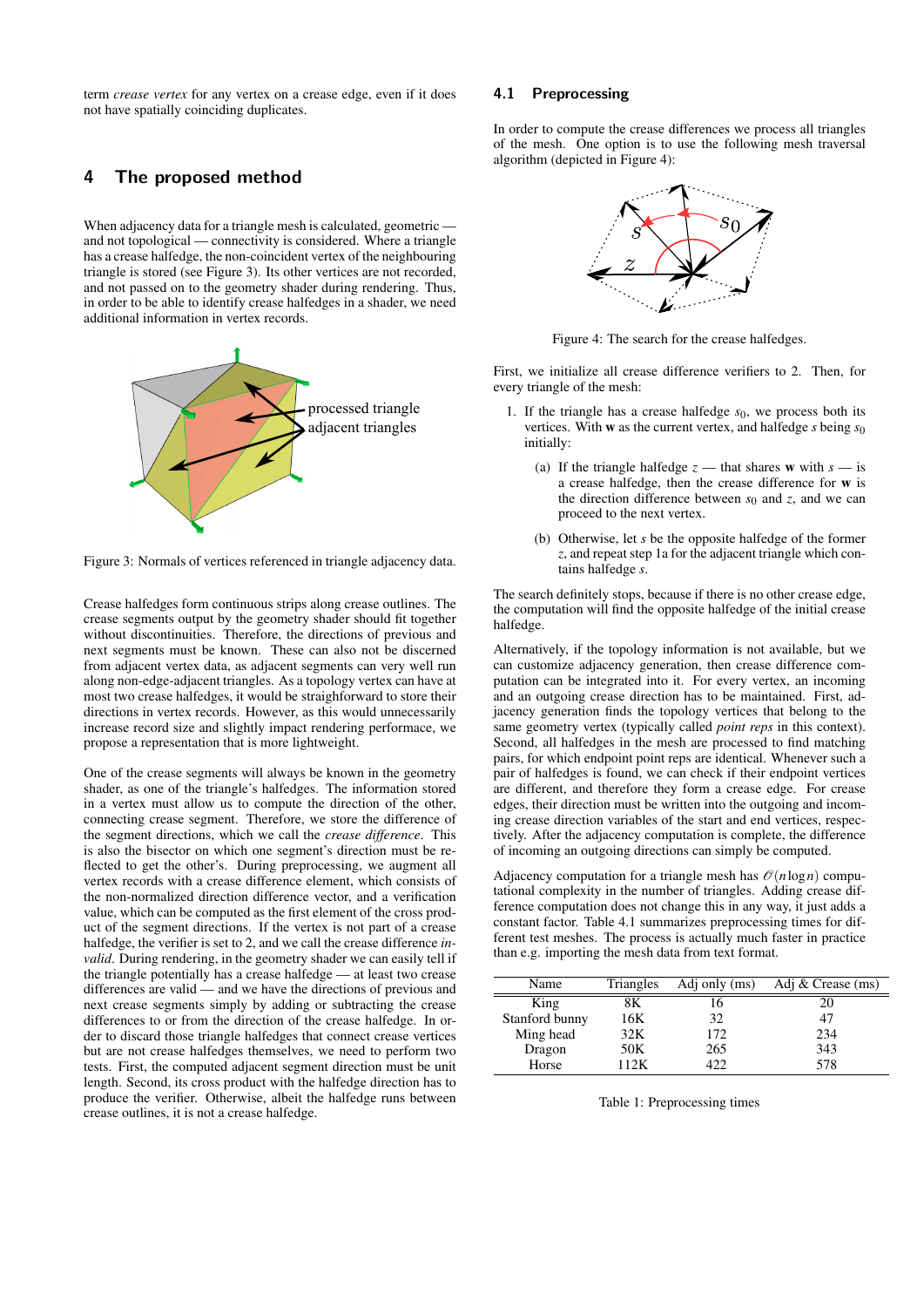#### **4.2 Crease edge rendering**

We render the mesh with geometry shaders processing its triangles. If two vertices in a triangle have valid crease differences, the halfedge between them is a potential crease halfedge, which must be extruded into a crease outline segment. We reflect the halfedge direction onto the crease differences of the end vertices to get the previous and next segment directions. Then we verify that the halfedge is a crease halfedge as described in Section 4.



Figure 5: Nomenclature for crease segment directions.

Formally (see Figure 5), if  $\Delta_{a}$  and  $\Delta_{b}$  are crease differences at vertices a and b, respectively, then the crease segment directions are:

$$
\mathbf{e}_{\rightarrow \mathbf{a}} = \mathbf{a} \hat{-} \mathbf{b},
$$

$$
\mathbf{e}_{\mathbf{a}\to} = \mathbf{e}_{\to\mathbf{a}} + \Delta_{\mathbf{a}}, \ \ \mathbf{e}_{\to\mathbf{b}} = -\mathbf{e}_{\to\mathbf{a}} - \Delta_{\mathbf{b}},
$$

where we use  $\hat{ }$  over an operator to denote normalization of the result.



Figure 6: Crease segment quad construction.



Figure 7: Crease edge geometry rendered in wireframe.

To render the halfedge segment we create a quad with two vertices at the original halfedge vertices, and two vertices *inset* (see Figure 6). The inset vector must bisect the crease halfedges in screen space, but lie in the plane of the triangle in world space (see Figure 7). A screen-space-bisecting inset direction  $\mathbf{d}_a$  can be found for a vertex a, using the vector to the camera ca and crease segment directions e*→*<sup>a</sup> and ea*<sup>→</sup>* as

$$
d_a=e_{\rightarrow a}\hat{\times}c_a\mathrel{\hat{+}} e_{a\rightarrow}\hat{\times}c_a,
$$

where we use  $\hat{ }$  over an operator to denote normalization of the result. The cross products compute screen-space crease segment normals, and the sum computes the bisector. The actual worldspace inset direction  $r_a$  is then found as the vector perpendicular to the surface normal  $n_a$  and in the plane of  $c_a$  and  $d_a$ :

$$
r_a=n_a\hat{\times}(c_a\times d_a)\,.
$$

The actual quad vertex  $x_a$  which ensures screen space crease width of *k* is

$$
\mathbf{x}_\mathbf{a} = \mathbf{a} + k \mathbf{r}_\mathbf{a} \frac{|\mathbf{c} - \mathbf{a}|}{\mathbf{r}_\mathbf{a} \cdot \mathbf{e}_{\rightarrow \mathbf{a}}},
$$

where the numerator scales the inset by distance and the denominator accounts for the angle between the inset and the edge direction. Such a quad will only cover one side of the crease edge. The other half is rendered when the adjacent triangle is processed. The quad can also be textured in the pixel shader, and its edge can be softened using alpha-blending. The screen space width *k* is adjustable and the edge segments will be connected seamlessly.

#### **4.3 Silhouette rendering**

Rendering the silhouette outlines is accomplished by implementing the Hertzmann [Hertzmann 1999] approach in the geometry shader (see Figure 8). A vertex a is defined to be front-facing if its normal  $n_a$  points towards the camera, satisfying  $\alpha_a > 0$ , where  $\alpha_a = n_a \cdot c_a$ . A triangle contains a silhouette segment if exactly one or two of its vertices are front-facing. In this case the triangle has two edges intersected by the silhouette. The intersection point yab on the edge between vertices a and b can be found using linear interpolation.



Figure 8: Creating silhouette edges.

The same process can be repeated for the adjacent triangles known in the geometry shader, alltogether producing four points on edges. These define a Catmull-Rom spline which can be vectorized into a triangle strip of given width. However, there is no guarantee the curve will not double back in screen space, so it is safer to just generate a single quad for one triangle, but adjusting its endpoints to fit the adjacent segments.

#### **5 Depth testing**

As crease segment quads are aligned on the surfaces, they can be subjected to classic, accurate depth testing. However, if surfaces are not flat, and the outlines are wide in world space, the flat outline geometry will intersect the object surface. Therefore, a slight bias should be used, and a smooth fade out is helpful to diminish artifacts. These can be accomplished by implementing a custom depth test in the pixel shader.

Silhouette outline quads cannot be aligned on surfaces. Therefore, a stronger bias is necessary for rendering them, or, in most cases, it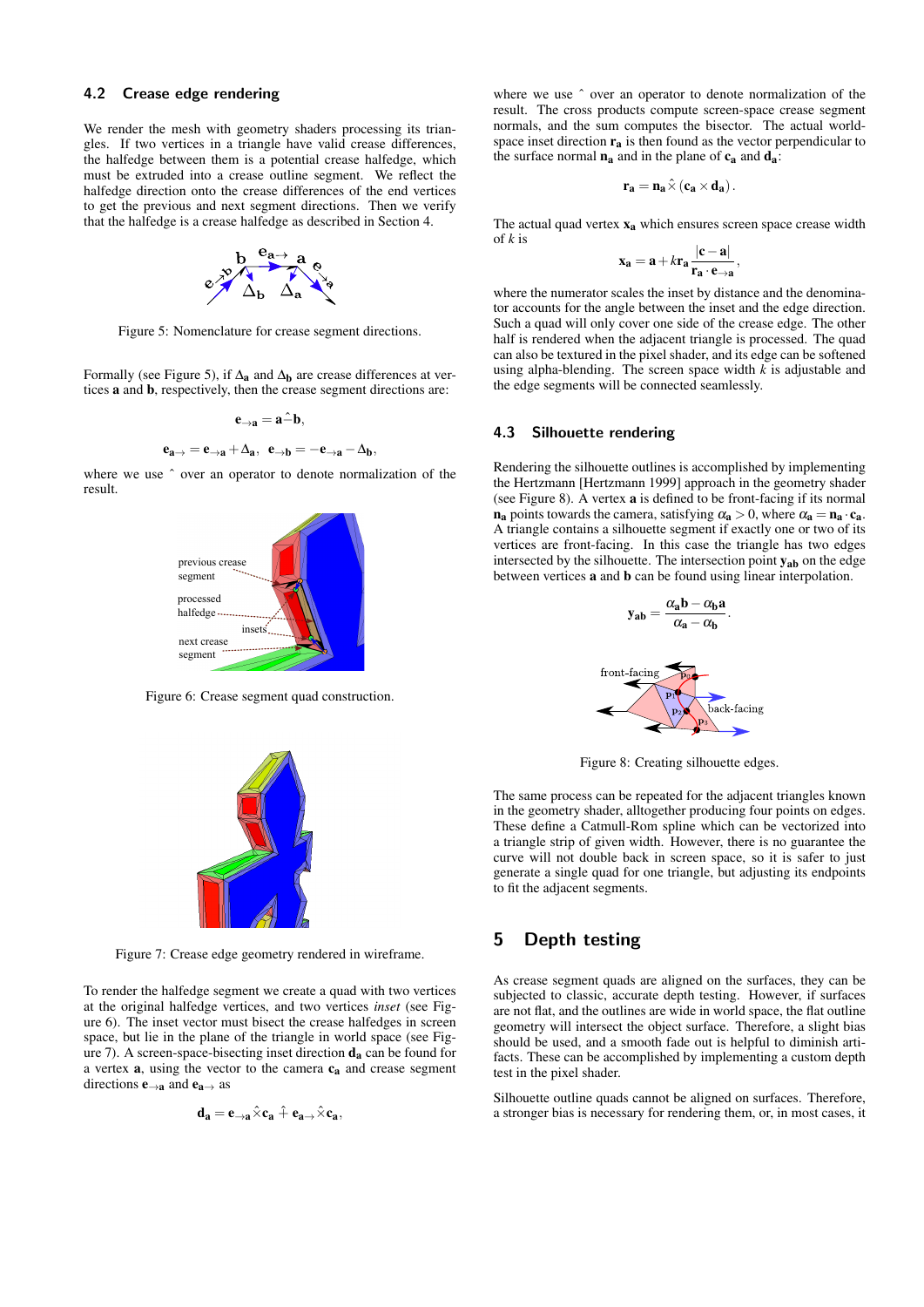is even more robust to test against backface depth. Another solution would be the usage of an ID buffer as in [Bærentzen et al. 2008], but the sampling of the buffer must be perfect while all tests would occur on edges.

# **6 Results and limitations**

The algorithm can be easily added to any rendering system. As the method relies on the geometry shader, combination with other techniques also exploiting it might not be trivial. Also, we require exact crease differences, which might not be preserved in case of mesh deformation or character animation. These cases would require less lightweight crease edge indicators.

Crease edges on contours appear as half width crease edges, if the back-facing neighbour does not emit a crease edge quad. If it does, it is difficult to adjust its endpoints to fit with the quad continuing the silhouette. As this next edge depends on the viewpoint, it cannot be pre-calculated, and more complete topology information should be available for the shader. In the absence of that, the inevitable overlaps could be hidden by the application of the maximum blending technique used by Brentzen [Bærentzen et al. 2008]. The algorithm does not grant the flexibility of [Leymarie and Levine 1993] or [Kalnins et al. 2002] in its current form but delivers properly outlines images of more populated scenes at high frame rates (Figure 9) and could be improved. Figures 10, 11, 12, 13, and 14 show additional results.

In the future we would like to add proper parametrization to the algorithm and remove the crease-silhouette problem.



Figure 9: Multiple objects rendered at 100 fps.



Figure 10: Close-up rendering.



Figure 11: Wider edges.



Figure 12: Rook with thinner edges.



Figure 13: Ming head outlines.